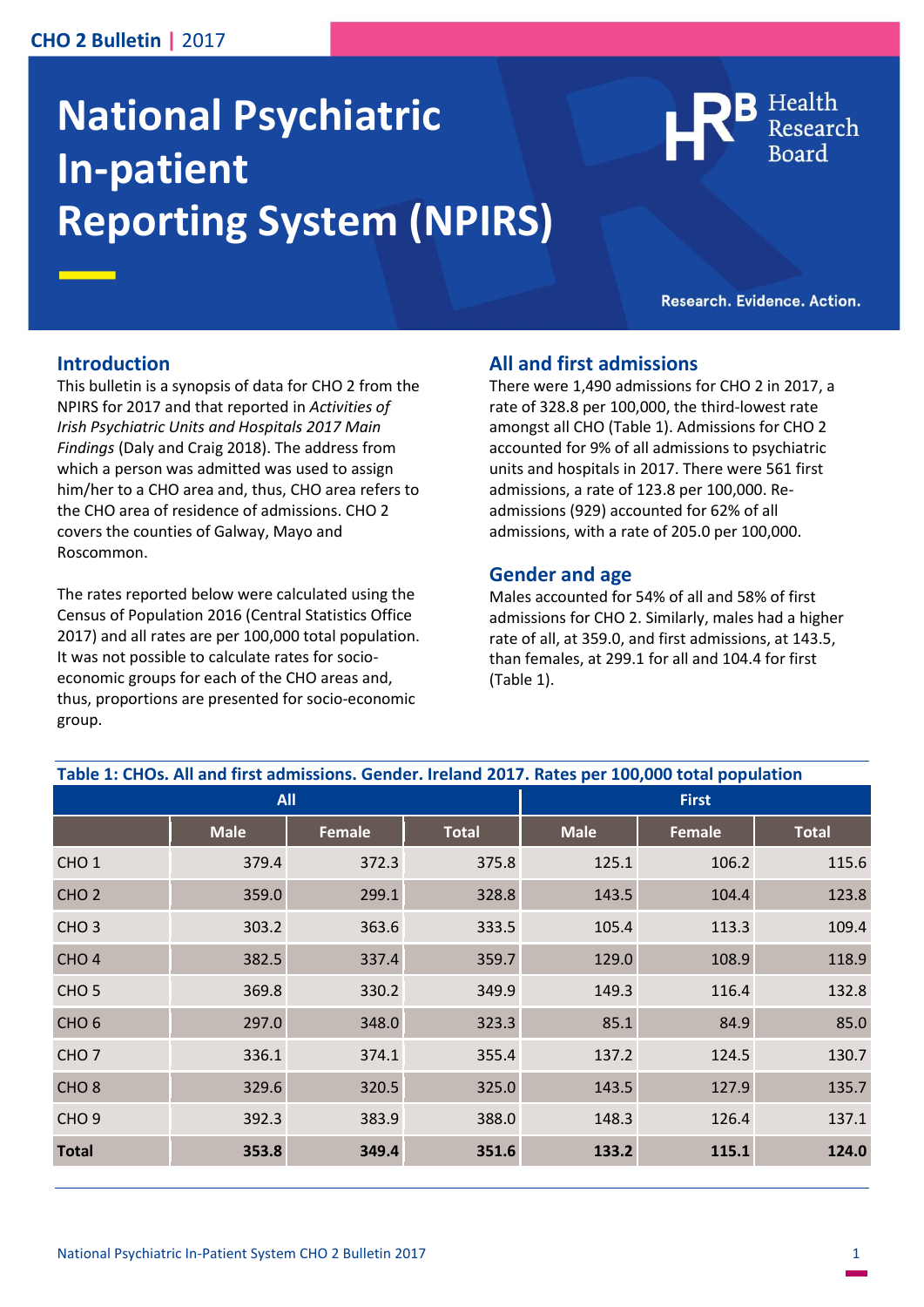# **CHO 2 Bulletin |** 2017

The 20–24 year age group had the highest rate of all admissions for CHO 2, at 651.7 per 100,000, followed by the 35–44 year age group, at 474.6, and the 25–34 year age group, at 467.7. The 75 year and over age group had the lowest rate of all admissions, at 272.7 per 100,000.

The 20–24 year age group had the highest rate of first admissions for CHO 2, at 319.9 per 100,000, followed by the 18–19 year age group, at 241.7, and the 25–34 year age group, at 185.3. The 55–64 year age group had the lowest rate of all admissions, at 107.4 per 100,000.

Age groups were condensed into two groups: under 45 years and 45 years and over. The 45 year and over age group had the highest rate of admissions in all CHO areas, with rates ranging from 558.9 per 100,000 in CHO 9 to 383.9 in CHO 2 (Figure 1). The rate of admission for the 45 year and over group in CHO 6 (475.9) was over twice that of the under 45 year group, while the rate in CHO 7 (514.9) and CHO 9 (558.9) was almost twice that of the under 45 year group for those areas.

## **Marital status**

Single persons accounted 63% of all and 63% of first admissions for CHO 2; married persons accounted

for 23% of all and 25% of first admissions; widowed persons accounted for 4% of all and 4% of first admissions; and divorced persons accounted for almost 3% of all and 2% of first admissions.

#### **Socio-economic group**

Seventeen per cent of all admissions had non-manual occupations, 10% had semi-skilled occupations, 8% were manual skilled and a further 8% were lower professionals. However, it is worth noting that almost 40% of returns for CHO 2 did not specify an occupation, making assignment to a socio-economic group impossible.

#### **Diagnosis**

Depressive disorders accounted for 36% of all admissions and 40% of first admissions for CHO 2; schizophrenia accounted for 17% of all and 14% of first admissions; and neuroses accounted for 11% of all and 13% of first admissions.

All and first admission rates in CHO 2 were highest for depressive disorders, at 119.8 (Figure 2) and 49.2 per 100,000, respectively. Schizophrenia had the second-highest rate of all admissions in CHO 2, at 55.4, followed by mania, at 46.6 and neuroses, at 35.3. Schizophrenia had the second-highest rate of first admissions in CHO 2, at 17.4 per 100,000, followed by neuroses, at 15.7.



## **Figure 1: All admissions by age category by CHO area. Ireland 2017. Rates per 100,000 total population**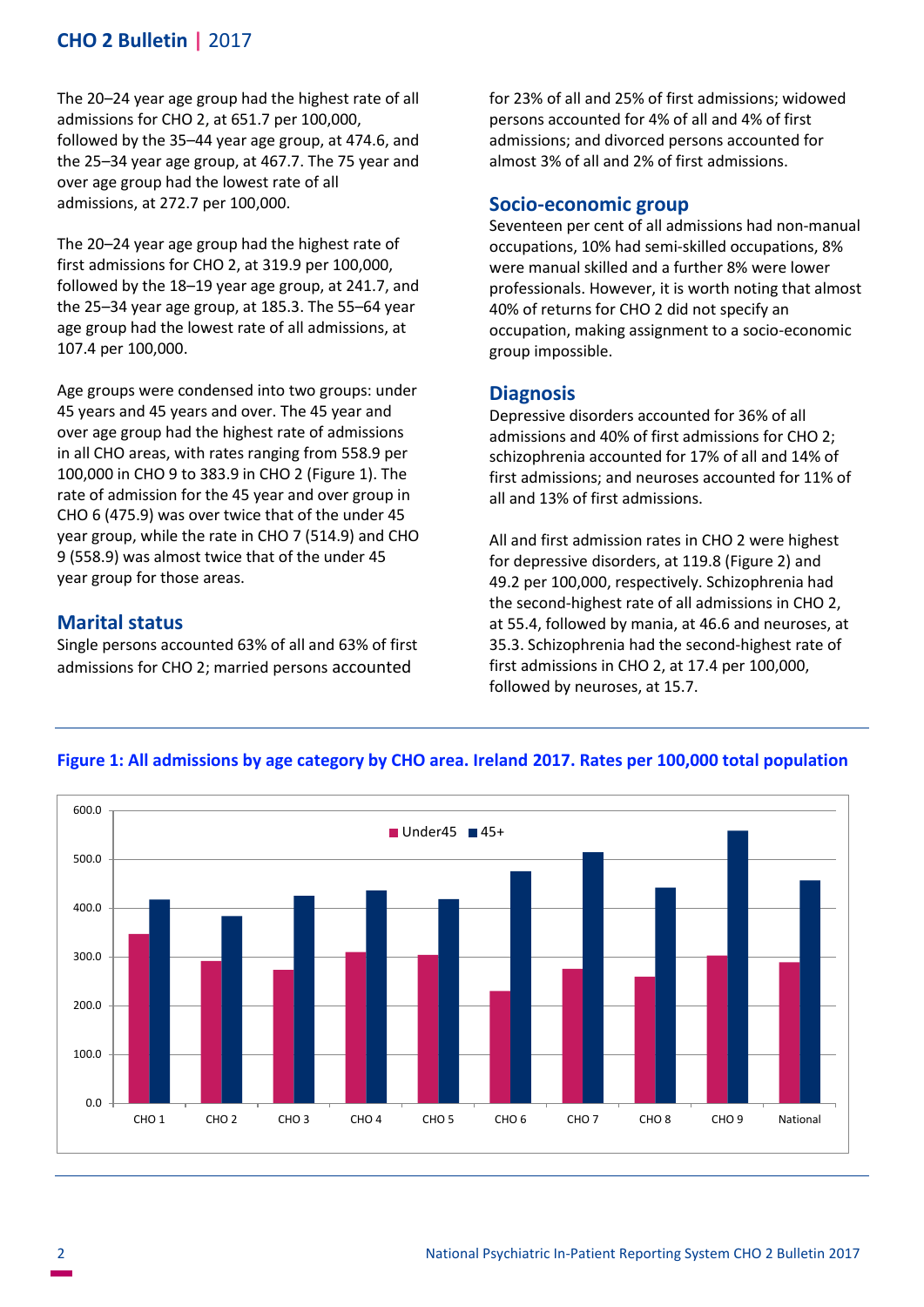# **CHO 2 Bulletin |** 2017

#### **Legal status**

Involuntary admissions accounted for 13% of all and 16% of first admissions for CHO 2. The rate of all involuntary admissions in CHO 2 was 43.7, while that for first admissions was 19.4 per 100,000, the second-highest amongst all CHOs (Figure 3).

#### **Hospital type**

Eighty-three per cent of all admissions for CHO 2 were to general hospital psychiatric units, 2% were to psychiatric hospitals/continuing care units and 15% were to independent/private and private charitable centres.

#### **Discharges**

There were 1,471 discharges (1,467 discharges and 4 deaths) for CHO 2 in 2017. Almost one-third (31%) of discharges occurred within one week of admission, 18% occurred within one to two weeks and 20% occurred within two to four weeks of admission. Ninety-four per cent of discharges occurred within three months of admission. This is similar to the pattern observed nationally.

Discharges for CHO 2 accounted for 9% of all discharges nationally and 6% of all in-patient days. The average length of stay for all discharges for CHO 2 was 36.7 days (median 14 days) (Figure 4). This compares with the national average of 52.3 days (median 15 days).

When discharges with a length of stay of one year or more were excluded, discharges for CHO 2 accounted for 9% of discharges and 9% of in-patient days. The average length of stay for discharges, excluding those with a length of stay of one year or more, was 27.0 days (median 14 days).

#### **References**

Central Statistics Office (2017) Census of Population 2016, www.cso.ie.

Daly A and Craig S (2018) *Activities of Irish Psychiatric Units and Hospitals 2017*. HRB Statistics Series 38. Dublin: Health Research Board.



## **Figure 2: Admissions for selected diagnostic groups by CHO area. Ireland 2017. Rates per 100,000 total population**